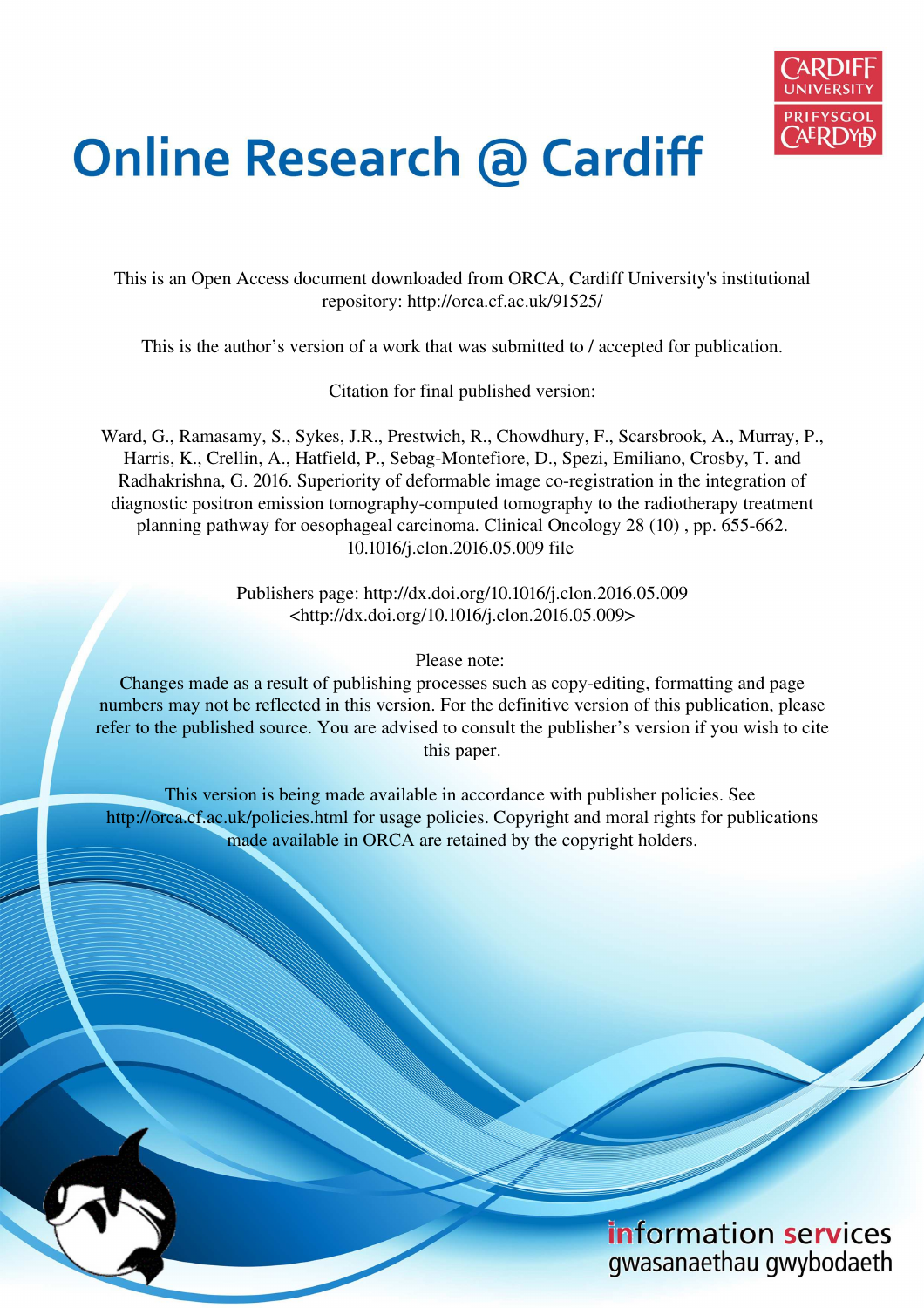# **Introduction**

Currently in the UK, oesophageal cancer has a high mortality rate with an estimated 5-year survival rate of 15% [1]. Many patients with locally advanced oesophageal cancer are treated with chemo-radiation. A large percentage of these patients will experience local recurrence within the first two years post-treatment [2,3]. Some studies suggest that persistent disease may be a result of inaccurate GTV delineation [4]. Consequently, accurate detection and delineation of the extent of disease is important. Improving this definition of the gross tumour volume (GTV) remains a challenge in oesophageal cancer [5,6].

The role of fluoride-18 fluorodeoxyglucose (FDG) positron emission tomography - computed tomography (PET-CT) imaging has been explored in recent years, with applications including tumour staging, target delineation and assessment of tumour response to treatment [7,8]. PET-CT can assist in identifying the metabolically active tumour but there remains uncertainty in how this information should be used [9-12]. Some studies suggest PET-CT may enable more accurate tumour delineation, compared to CT alone [6, 9, 13]. There are many difficulties in integrating PET-CT to the treatment planning process; primarily because the staging PET-CT is typically acquired prior to a decision to proceed with non-surgical treatment. Consequently these scans are not acquired in a radiotherapy treatment position. An additional PET-CT scan in the treatment position could be acquired but is resource intensive, onerous for patients and results in an increased radiation dose. Alternatively, the diagnostic PET-CT could be incorporated into the planning pathway using image coregistration, but the accuracy of this co-registration process is essential. Rigid co-registration in a region of interest may be suboptimal due to positional differences between the PET-CT and planning CT (pCT). Deformable image registration (DIR) provides an alternative option. It has many applications in radiotherapy treatment planning including calculating accumulative dose over a radiotherapy treatment course, and auto-segmentation for target/organ at risk delineation/to account for contour changes in adaptive radiotherapy [14-21].

Analysis of the pattern of local recurrence is critical in evaluating the quality of the radiotherapy treatment. DIR has been used for this purpose in head and neck cancer [22- 24]. It represents a promising method to evaluate local recurrence and to determine whether these recurrences are within the original treatment planning volume. DIR can be used to examine the pattern of recurrence relative to the metabolically active PET-CT volume, to determine whether this represents a potential target for dose escalation strategies.

This study aims to quantify the accuracy of co-registration of diagnostic PET-CT and relapse imaging to the pCT, using both DIR and rigid registration, and to correlate the site of local recurrence with pre-treatment PET avidity.

## **METHODS AND MATERIALS**

## **Patients**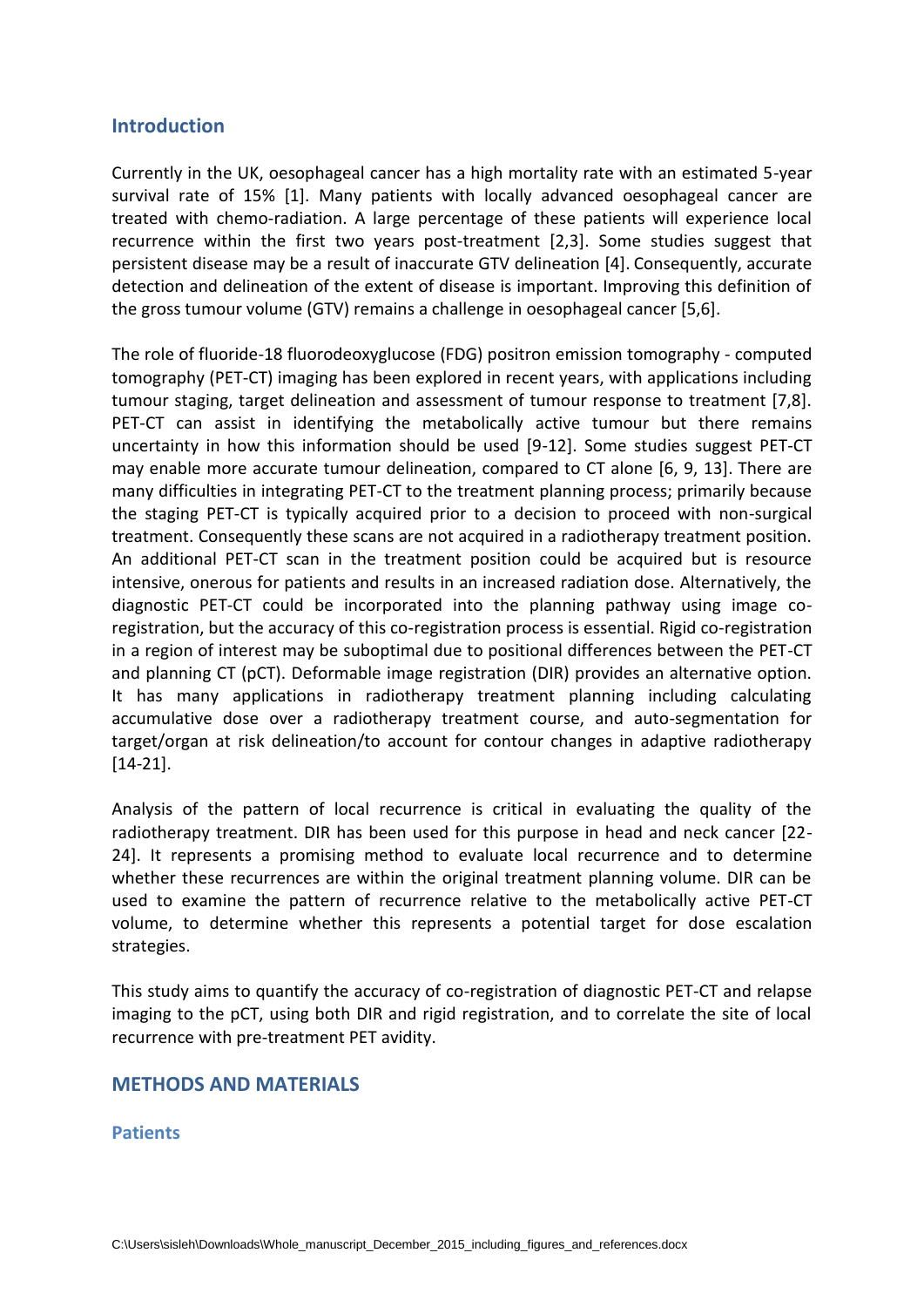Data was collected retrospectively for 10 patients with oesophageal cancer who were treated between February 2009 and August 2010 with a combination of chemotherapy and external beam radiotherapy. 6 of these patients later experienced local recurrence.

## **Imaging**

As part of routine clinical staging, all patients underwent an FDG PET-CT scan (Discovery ST, GE Medical Systems, Milwaukee, Wisconsin) an average of six weeks prior to treatment commencing (range 4-137 days). Patients were scanned on a curved couch-top with arms raised. Images were acquired from skull base to upper thigh, 60 minutes after a 400MBq dose of intravenous fluorine-18 FDG. The CT component of the PET-CT was performed according to a standardized protocol with the following settings: 140 kV; 80 mAs; tube rotation time 0.5 s per rotation; pitch 6; section thickness 3.75 mm (to match the PET section thickness). Patients maintained normal shallow respiration during the CT acquisition. No iodinated contrast material was administered. No immobilisation equipment was used.

A CT scan for treatment planning was acquired with a 24 or 40 slice, wide-bore scanner equipped with a flat couch-top (Somatom Sensation, Siemens Medical Systems, Erlangen, Germany). Patients were scanned in the supine position immobilised on a wing-board with their arms above their heads. One patient was scanned with their arms down and immobilised in a 5-point thermoplastic mask. Intravenous contrast was administered and 5mm slices were acquired from lung apices to iliac crests.

Recurrence imaging was acquired according to standard diagnostic CT protocols. Patients were scanned on a standard curved couch-top and no immobilisation equipment was used.

## **Radiotherapy Treatment Planning**

All patients were treated according to the NCRI UK SCOPE1 trial protocol [25] and received a conformal radiotherapy treatment of 50Gy in 25 treatment fractions to the planning target volume (PTV<sub>TP</sub>). The PTV<sub>TP</sub> was derived from a GTV<sub>TP</sub> contoured on the pCT using visual cross-reference with the unregistered FDG PET-CT scan and the endoscopic ultrasound (EUS). The GTV<sub>TP</sub> was extended 2cm superiorly and inferiorly along the length of the oesophagus, and 1cm in all other directions to form a  $CTV_{TP}$ . Finally the PTV<sub>TP</sub> was derived from the CTV<sub>TP</sub> plus a margin of 1cm superiorly and inferiorly, and 0.5cm in all other directions.

Treatment planning was carried out using the Xio (version 4.4) treatment planning system (Elekta CMS, Stockholm, Sweden) and a 3D conformal treatment technique with 6MV beams including an anterior and posterior field and two lateral fields angled away from the spinal cord. Each plan aimed to cover 95% of the PTV<sub>TP</sub> with 99% of the prescribed dose [25].

## **Deformable and Rigid Image Co-registration**

All DIR and rigid registrations were performed using Mirada (version 1.4, RTx, Mirada Medical, Oxford, UK). The DIR algorithm was evaluated in previous work [26]. For all 10 patients, the DIR was performed over the whole image and qualitatively evaluated by a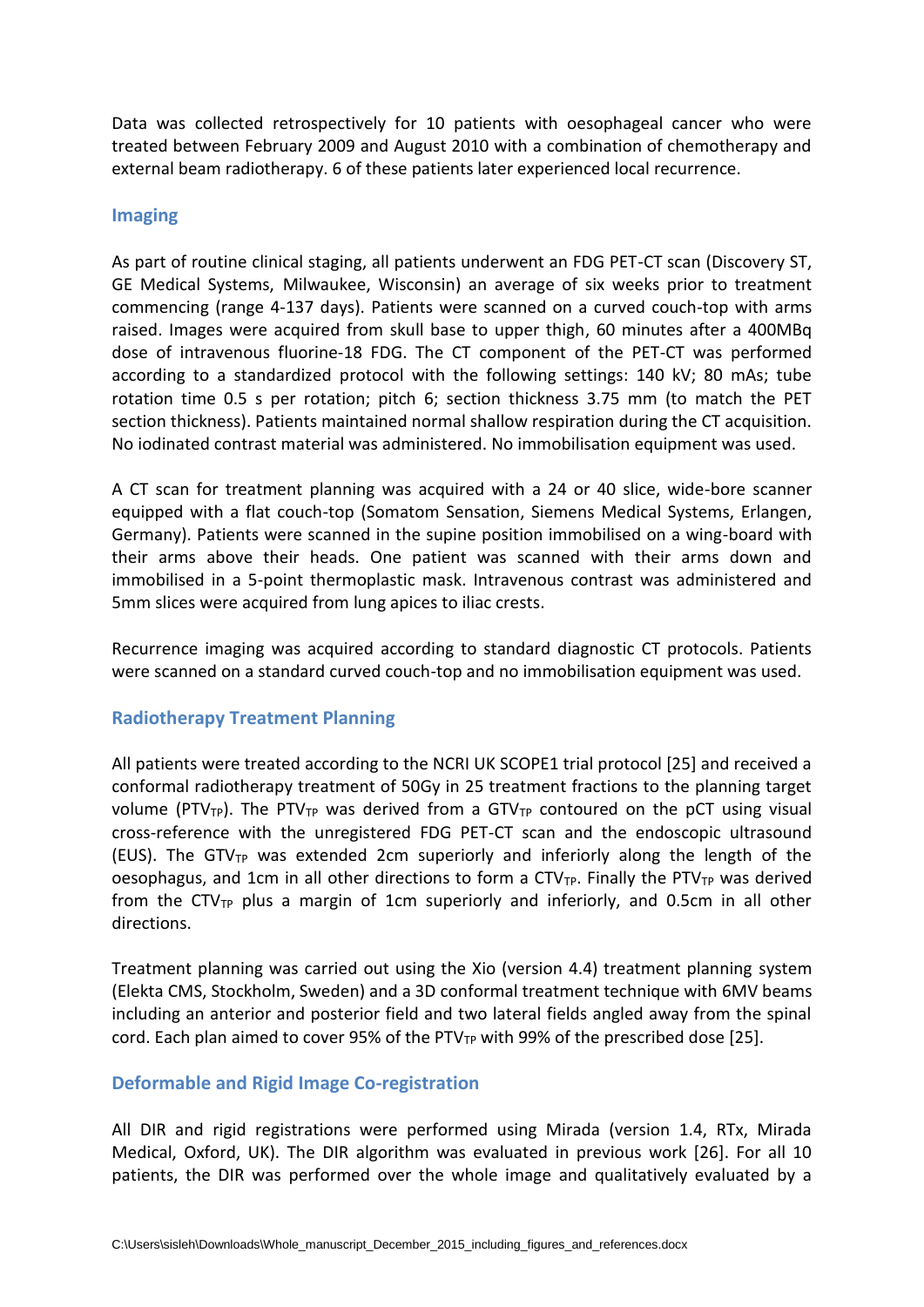physicist and radiation oncologist. Rigid registrations were carried out by performing an initial manual co-registration followed by a local, automatic rigid registration within a region of interest defined by the GTV $_{\text{TP}}$  plus a 5cm margin in the superior/inferior and lateral directions and 8cm in the anterior/posterior direction. This region of interest was defined to allow the inclusion of sufficient anatomical landmarks to facilitate co-registration but to minimise the influence of positional differences distant from the  $GTV_{TP}$ .

#### **Validation of Registration**

For each patient, the accuracy of the DIR, compared to rigid registration, was qualitatively reviewed by a radiation oncologist and physicist team blinded to method of co-registration. A visual assessment was carried out looking at the coincidence of anatomical landmarks including oesophagus, trachea and aorta. The local deformation was evaluated by visually examining the deformation grid. Co-registrations were classified as clinically acceptable or unacceptable, and preference for which registration was considered superior was documented.

A quantitative assessment was performed to evaluate the accuracy of co-registration. It involved comparing outlines of the trachea (from sternal notch to carina), oesophagus (from level of sternal notch to gastro-oesophageal junction) and descending aorta (from level of sternal notch to level of gastro-oesophageal junction) on the PET-CT, pCT and relapse CT. Structures were then transferred from the PET-CT and relapse CT to the pCT, via rigid registration and DIR. Four positional metrics were calculated using ImSimQA software (v3.1.5, OSL, Shrewsbury, UK); conformity index (CI); dice similarity coefficient (DSC); sensitivity index (SI); and inclusion index (Incl). The DSC is described as the size of the union of two datasets divided by the average size of the datasets. Values range from 0 to 1 with 0 describing structure with no overlap and 1 describing structures that overlap completely. The CI is defined as the ratio of the overlapping region of two structures to the total area covered by both structures. The IncI describes the probability that a voxel of one structure is really a voxel of a reference structure. The SI describes the probability that one structure matches a reference structure and can be referred to as the overlapping index.

$$
DSC = \frac{2(V_{ref} \cap V_{eval})}{V_{ref} + V_{eval}} \ CI = \frac{V_{ref} \cap V_{eval}}{V_{ref} \cup V_{eval}} \ InI = \frac{V_{ref} \cap V_{eval}}{V_{eval}} \ SI = \frac{V_{ref} \cap V_{eval}}{V_{ref}}
$$

Note that  $V_{ref}$  is the volume/area of a reference structure (in this case, the structure contours on the pCT) and  $V_{eval}$  is the volume/area of the structure to be evaluated (i.e. the structure contoured on the PET-CT and relapse CT).

#### **DIR in deriving a PET-CT based GTV**

Following the co-registration feasibility investigation, DIR was used to derive a GTV using a combination of PET-CT and pCT. For all 10 patients, the metabolically active volumes were contoured by a physicist on the PET-CT images, using 50% of maximum SUV thresholding. Volumes were reviewed by a dual-certified nuclear medicine physician and radiologist, and contours edited manually if required. Structures were transferred to the pCT using DIR. Contours were reviewed by a radiation oncologist and the entire circumference of the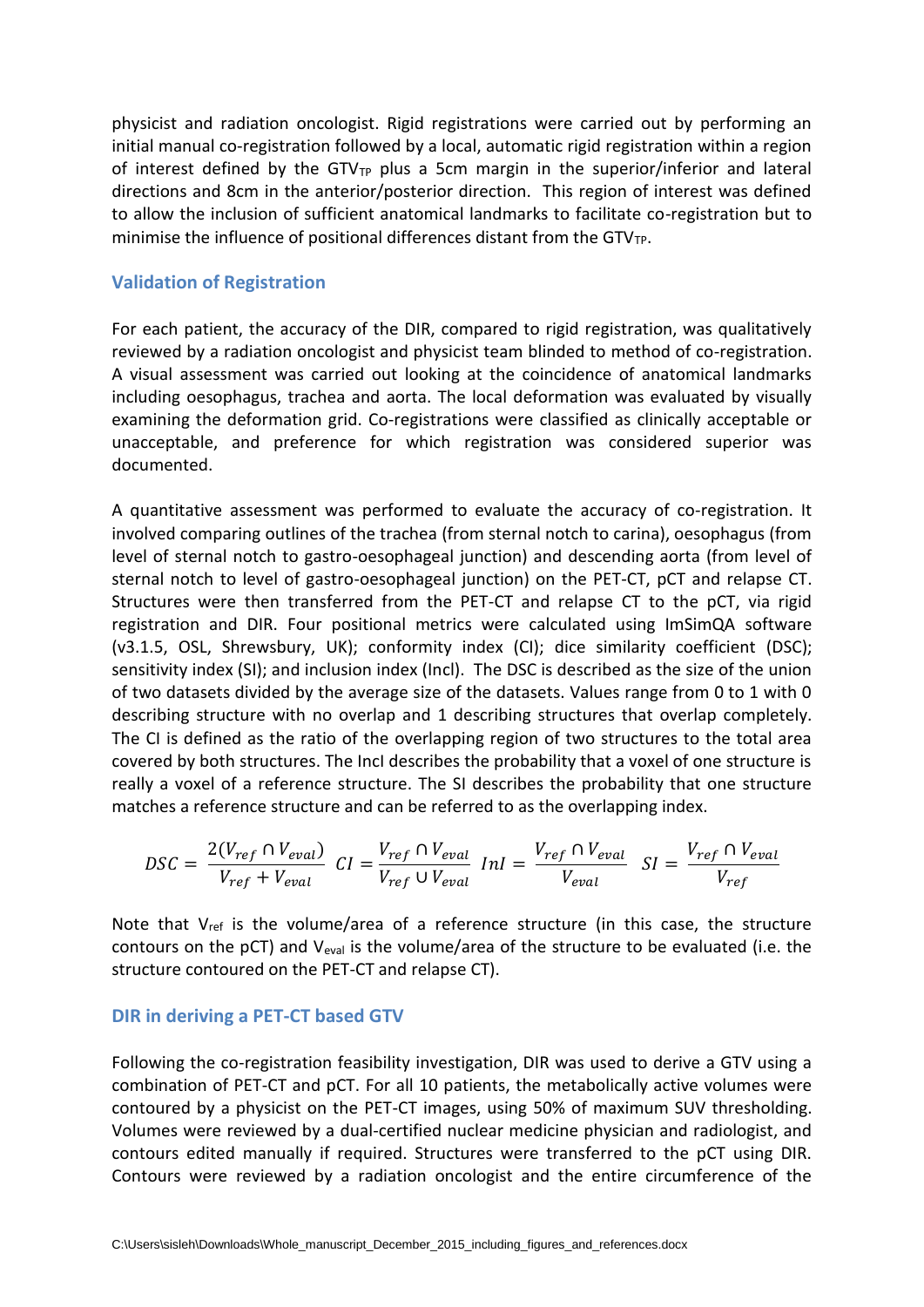involved oesophagus, as determined by the PET-CT, was outlined to define the GTV (GTV $_{\text{PET-}}$  $cr$ ). This volume was grown according to the clinical protocol to produce a PET-CT derived PTV (PTV<sub>PET-CT</sub>). For 6 patients who experienced local recurrence, the relapse volume (GTVrelapse) was contoured on the diagnostic relapse CT. DIR was used to transfer this volume to the pCT where, if required, it was edited by a radiation oncologist.

## **Comparison of Volumes**

For each patient, both the volume and lengths of the GTV $_{\text{PET-CT}}$  and PTV $_{\text{PET-CT}}$  structures were compared to the original treatment planning structures (GTV<sub>TP</sub> and PTV<sub>TP</sub>). A visual comparison of the location of the relapse volumes (GTV $_{\text{relapse}}$ ), relative to both the PTV $_{\text{PET-CT}}$ and PTV<sub>TP</sub>, determined whether the site of relapse was contained within these structures. The IncI was used to examine whether any correlation exists between GTV<sub>relapse</sub> and the PETavid volume. Dosimetric analysis was carried out by measuring the V95%, i.e. the volume receiving 95% of the prescribed treatment dose, of each structure to assess coverage.

# **RESULTS**

## **Qualitative Assessment of Registration**

All co-registrations of PET-CT to pCT were considered clinically acceptable; DIR was rated as superior to rigid registration for all 10 patients and the preferred method for registration. A representative example is shown in Figure 1. The co-registration of the relapse CT to pCT was considered acceptable for five of six patients. For one patient, co-registration was not possible as the patient had had a stent inserted into the oesophagus at the time of the relapse CT. This resulted in large variations to the position of the trachea and aorta compared to the pCT.

#### **Figure 1**

A visual examination of the oesophagus and aorta structures mapped from the PET-CT to the planning CT via (a) rigid registration and (b) DIR.



**Quantitative Assessment of Registration**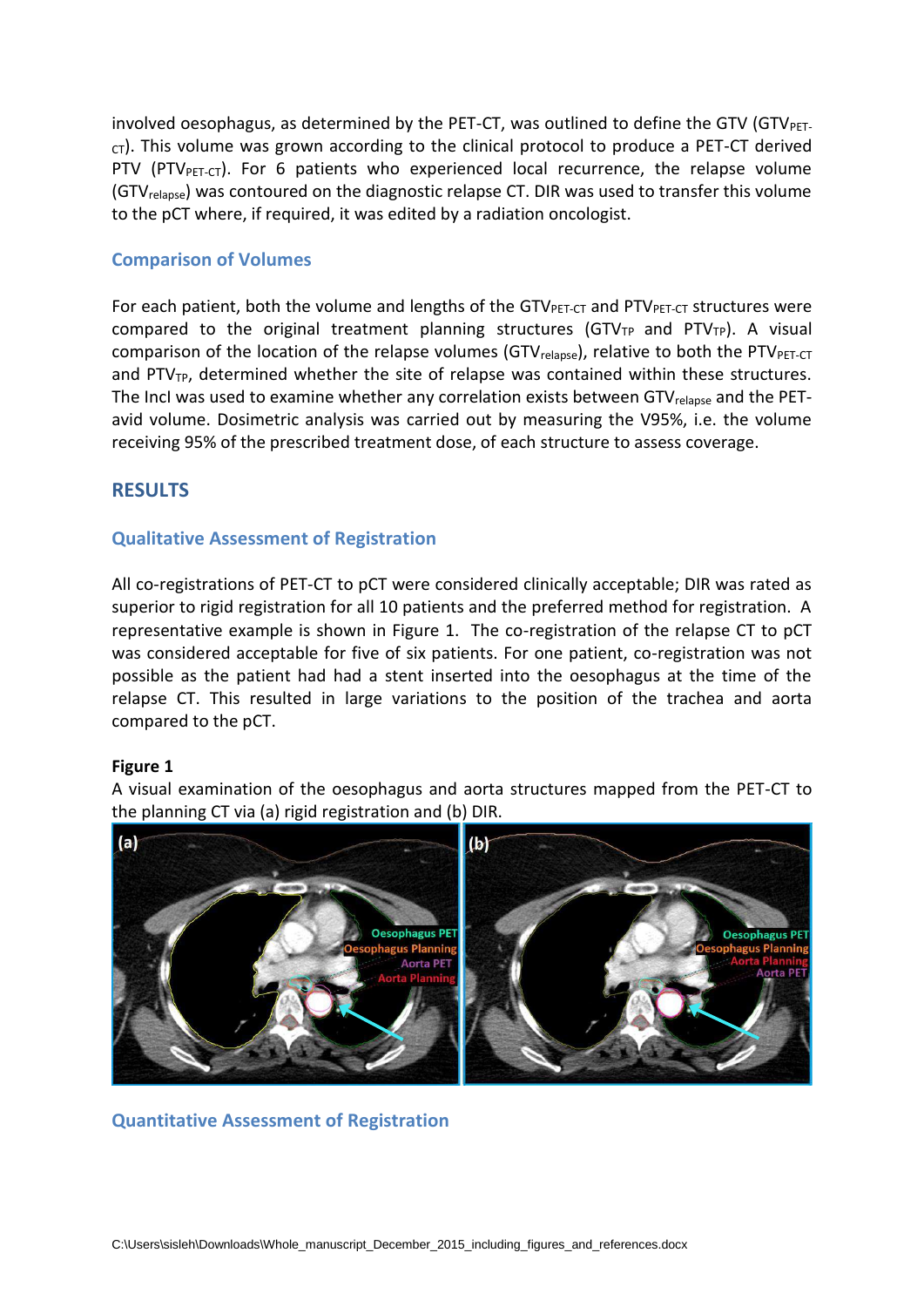The positional metrics analysis of co-registration of the PET-CT to the pCT are summarised in table 1. DIR was significantly superior to rigid registration for multiple metrics, as shown. A non-significant trend towards superiority of DIR was observed across all metrics for all structures.

For all patients, a volumetric comparison of the metabolically active tumour volumes, before and after DIR, was used to examine the local deformation and ensure that the deformation algorithm conserved volume in these regions. An average absolute difference in volume of  $1.3 \text{cm}^3$  (range -5 to 6.7 $\text{cm}^3$ ) was observed, with a maximum increase in volume of 6.7cm<sup>3</sup> for one patient (48.9cm<sup>3</sup> on PET-CT to 55.6cm<sup>3</sup> on planning CT).

Quantitative analysis of co-registration of relapse CT to pCT was performed for the five patients for whom co-registration had been deemed clinically acceptable. Table 2 summarises these results, showing superiority of DIR for multiple metrics, with a trend towards DIR being superior to rigid registration for all positional metrics and all structures.

#### **Table 1**

Quantitative evaluation of DIR and rigid registration between PET-CT and pCT using positional metrics

|                         |              | PET CT to Planning CT (n=10) |            |             |      |
|-------------------------|--------------|------------------------------|------------|-------------|------|
| <b>Structure</b>        | Registration | $\overline{c}$               | <b>DSC</b> | <b>Incl</b> | SI   |
|                         | <b>DIR</b>   | 0.61                         | 0.77       | 0.84        | 0.72 |
| <b>Oesophagus</b>       | Rigid        | 0.53                         | 0.70       | 0.73        | 0.68 |
|                         | p-value      | 0.17                         | 0.16       | 0.04        | 0.60 |
| <b>Trachea</b>          | <b>DIR</b>   | 0.79                         | 0.88       | 0.94        | 0.84 |
|                         | Rigid        | 0.57                         | 0.70       | 0.70        | 0.70 |
|                         | p-value      | 0.002                        | 0.01       | 0.002       | 0.08 |
| <b>Descending Aorta</b> | <b>DIR</b>   | 0.86                         | 0.93       | 0.92        | 0.95 |
|                         | Rigid        | 0.78                         | 0.88       | 0.88        | 0.88 |
|                         | p-value      | 0.04                         | 0.03       | 0.15        | 0.01 |

#### **Table 2**

Quantitative evaluation of DIR and rigid registration between relapse CT and pCT using positional metrics

| <b>Structure</b>        |              | <b>Relapse CT to Planning CT (n=6)</b> |            |             |      |  |
|-------------------------|--------------|----------------------------------------|------------|-------------|------|--|
|                         | Registration | <b>CI</b>                              | <b>DSC</b> | <b>Incl</b> | SI   |  |
|                         | <b>DIR</b>   | 0.61                                   | 0.74       | 0.87        | 0.65 |  |
| <b>Oesophagus</b>       | Rigid        | 0.37                                   | 0.51       | 0.59        | 0.45 |  |
|                         | p-value      | 0.06                                   | 0.08       | 0.03        | 0.10 |  |
| <b>Trachea</b>          | <b>DIR</b>   | 0.83                                   | 0.91       | 0.93        | 0.90 |  |
|                         | Rigid        | 0.51                                   | 0.66       | 0.63        | 0.70 |  |
|                         | p-value      | 0.00                                   | 0.01       | 0.00        | 0.05 |  |
| <b>Descending Aorta</b> | <b>DIR</b>   | 0.83                                   | 0.91       | 0.9         | 0.93 |  |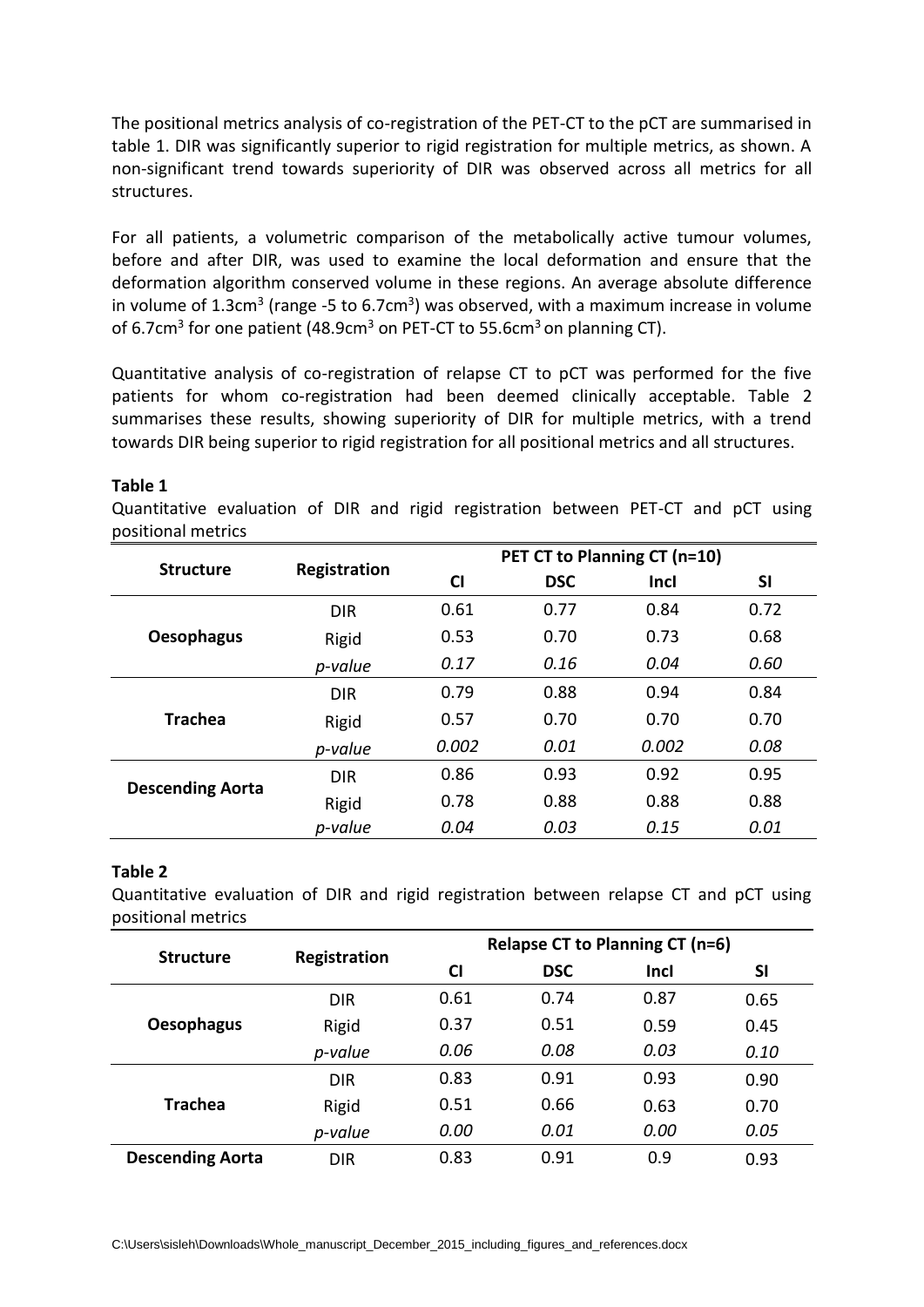| Rigid   | 0.63 | 0.75 | 0.76 | 0.73 |
|---------|------|------|------|------|
| p-value | 0.06 | 0.06 | 0.10 | 0.04 |

## **PET-based GTV and PTV delineation**

Table 3 shows the length and volume of GTV and PTVs. Median GTV $_{\text{PET-CT}}$  and GTV<sub>TP</sub> lengths were 4cm (range 0.5-7cm) and 7cm (range 3.5-10.5cm) (p<0.003) respectively. Median PTV<sub>PET-CT</sub> and PTV<sub>TP</sub> lengths were 10cm (range 6-13cm) and 13.5cm (range 9.5-16cm) (p<0.003). A mean reduction of 1.7cm (0.5 to -4cm) was observed in the superior direction while the inferior extension had a mean reduction of 1.4cm (3 to -4cm).

## **Table 3**

A comparison of PTV length and PTV volume for PET-CT derived and treatment planning CT derived structures.

|                | Length (cm)                  |                       |                   | Volume $(cm3)$    |                  |                       |                   |                   |
|----------------|------------------------------|-----------------------|-------------------|-------------------|------------------|-----------------------|-------------------|-------------------|
| <b>Patient</b> | <b>GTV</b> <sub>PET-CT</sub> | PTV <sub>PET-CT</sub> | GTV <sub>TP</sub> | PTV <sub>TP</sub> | <b>GTVPET-CT</b> | PTV <sub>PET-CT</sub> | GTV <sub>TP</sub> | PTV <sub>TP</sub> |
| 1              | 6.5                          | 12.5                  | 6.5               | 14                | 39.4             | 318.8                 | 51.5              | 371.5             |
| 2              | 0.5                          | 6.5                   | 3.5               | 9.5               | 2.6              | 129.5                 | 9.4               | 310.6             |
| 3              | 5                            | 11                    | 8                 | 14                | 33.5             | 305.7                 | 45.3              | 295.9             |
| 4              | 4                            | 10                    | 6.5               | 16                | 18.3             | 246.1                 | 20.6              | 415               |
| 5              | 3                            | 9                     | 9                 | 15                | 13.1             | 204.8                 | 31.3              | 388.1             |
| 6              |                              | 13                    | 9                 | 15                | 36.8             | 361.6                 | 48.4              | 454.9             |
| 7              | 4                            | 10                    | 7                 | 13.5              | 20.3             | 241.5                 | 34.7              | 247.7             |
| 8              | $\mathcal{P}$                | 8                     | 7                 | 12                | 10.5             | 220.5                 | 33.7              | 251.3             |
| 9              | 5                            | 11                    | 5                 | 11                | 96.4             | 493.6                 | 42                | 457.4             |
| 10             | 2                            | 8                     | 3.5               | 9.5               | 5                | 149.5                 | 6.7               | 140.6             |

Note: Patients 1-6 represent the relapse patients.

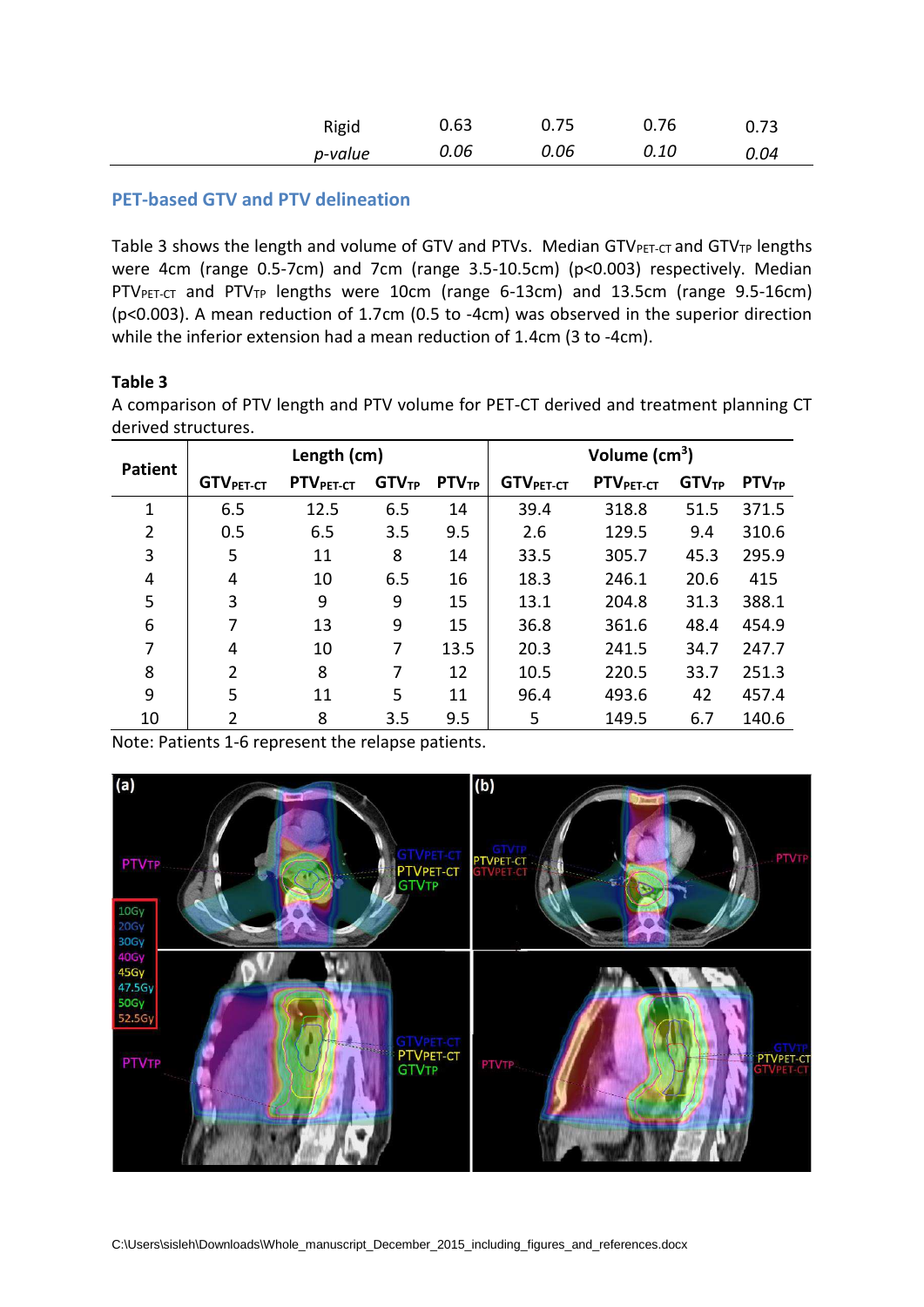Figure 2: Examples of the location of GTV<sub>TP</sub>, PTV<sub>TP</sub>, GTV<sub>PET-CT</sub> and PTV<sub>PET-CT</sub> relative to the high dose region; (a) For patient 3, the PTV $_{\text{PET-CT}}$  extends posteriorly compared to PTV<sub>TP</sub> but is still contained within the high dose region (b) For patient 5, both the GTV<sub>PET-CT</sub> and PTV<sub>PET-CT</sub> are contained within the high dose region.

A comparison of the positions of GTVs and PTVs, relative to the high dose region (i.e. the volume covered by 95% of the prescribed treatment dose) can be observed for two patients in figure 2.

## **Relapse Patients**

Dosimetric analysis was also performed to assess the coverage of GTV<sub>relapse</sub> structures, relative to the PTVPET-CT and PTV<sub>TP</sub> structures. Patient 2 was omitted due to a stent inserted in the oesophagus prior to the relapse CT, which meant image co-registration was not possible. Dosimetric analysis showed that, with the exception of patient 2, 100% of the relapse volumes were contained within the V95%. The IncI was used to examine whether any correlation exists between the location of the relapse volume and the GTV $_{\text{PET-cT}}$  and PTV<sub>PET-CT</sub>. Results are summarised in table 4.

## **Table 4**

The Incl looks at the probability that a voxel of  $GTV_{\text{relapse}}$  is contained within  $GTV_{\text{PT-CT}}$  and PTV<sub>PET-CT</sub>

| Patient | Inclusiveness Index             |                                 |                                 |  |  |  |
|---------|---------------------------------|---------------------------------|---------------------------------|--|--|--|
|         | <b>GTV</b> relapse to GTVPET-CT | <b>GTV</b> relapse to CTVPET-CT | <b>GTV</b> relapse to PTVPET-CT |  |  |  |
| 1       | 0.69                            | 0.99                            |                                 |  |  |  |
| 2       | $\ast$                          | $\ast$                          | $\ast$                          |  |  |  |
| 3       | 0.84                            | 1                               | 1                               |  |  |  |
| 4       | 0.6                             | 0.85                            | 0.94                            |  |  |  |
| 5       | 0.45                            | 0.88                            | 1                               |  |  |  |
| 6       | 0.7                             | 0.93                            |                                 |  |  |  |

\*Omitted due to oesophageal stent insertion.

# **DISCUSSION**

The benefits of the integration of PET-CT into the planning process have been widely discussed [27-30]. However, this process is challenging, mainly due to the variations in patient setup between diagnostic and planning scans. The availability of a dedicated planning PET-CT for oesophageal carcinoma is not widely accessible. Therefore, the use of image co-registration to facilitate this integration is highly relevant. This is in view of the importance of improving the quality of GTV delineation in order to avoid a geographic miss. It can also assist in identifying a suitable target for future dose escalation studies. This study shows that image co-registration offers a suitable method of incorporating diagnostic PET-CT imaging to the treatment planning process.

There is no definitive method of validating the accuracy of a registration but fixed landmark placement and ROI-based comparisons have been used [31-32]. This study applied an ROI-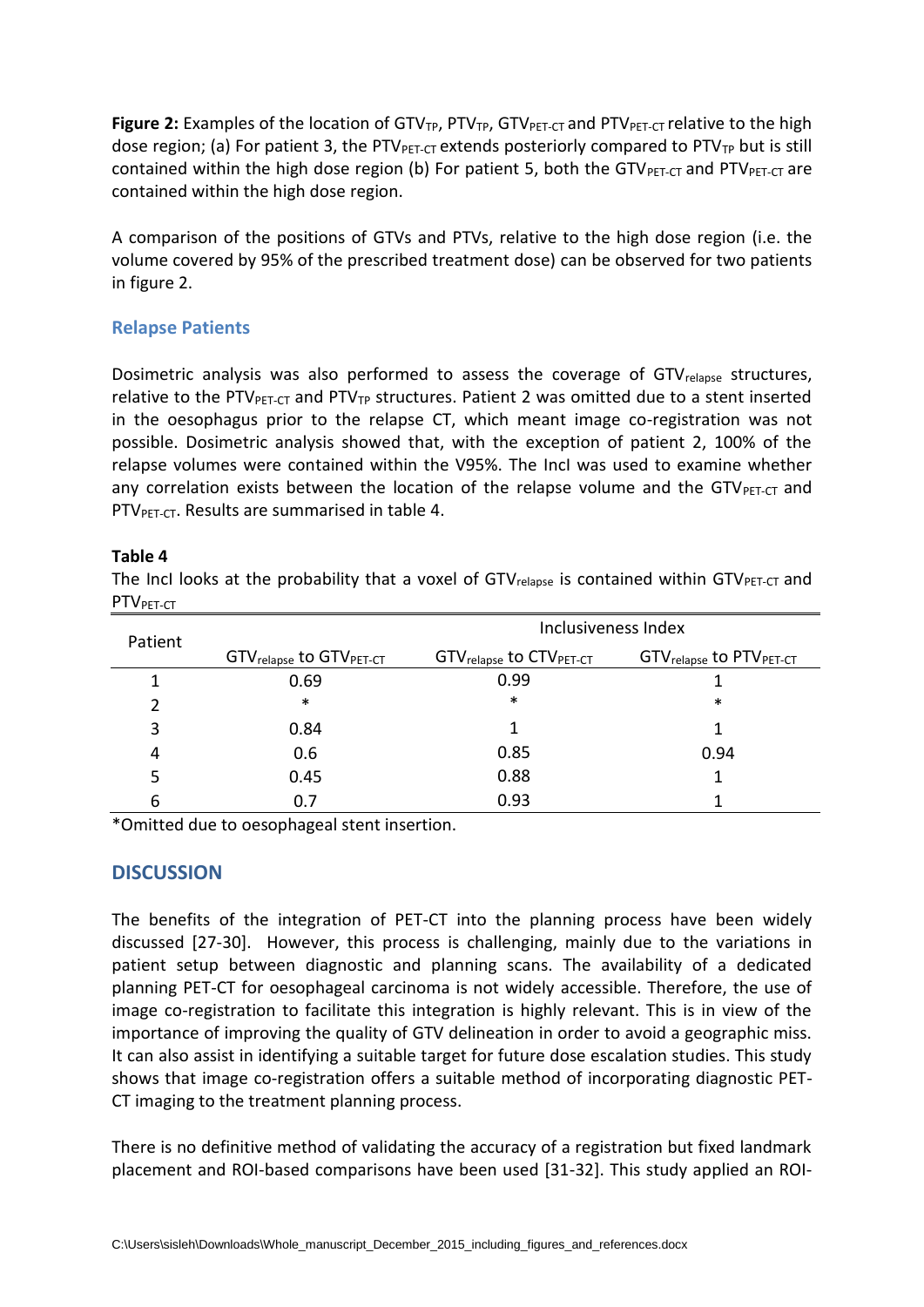based method of validation, choosing structures which were easy to identify and contour, and adjacent to the treatment field. Both qualitative and quantitative analysis showed that DIR was superior to rigid registration in accurately registering diagnostic PET-CT and relapse CT imaging to a pCT. Co-registration using DIR was significantly superior by multiple positional metrics, with a non-significant trend to superiority in all comparisons. Importantly, blinded clinical qualitative assessment found that the co-registration of PET-CT to pCT was clinically acceptable for planning purposes and superior with DIR. The difference between DIR and rigid registrations was more pronounced in the relapse CT to pCT registrations. This is perhaps unsurprising as a significant period of time has passed between scans; relapse CT scans were acquired an average of 11 months after the planning CT (range of 4-17 months) compared to PET-CT scans which were acquired an average of 1.5 months prior to treatment commencing (range of 0.1-4.5 months). Therefore large changes to external anatomy in this time-frame are expected. Despite this, visual assessment of the DIR by a clinical oncologist and physicist team found them to be clinically acceptable for all but one patient who had an oesophageal stent inserted.

Results showed that using t PET-CT registered to pCT to derive a GTV will result in a shorter PTV length than contouring according to the current clinical protocol. Results also show a median reduction in superior PTV length of 1.7cm and a median reduction in the inferior PTV length of 1.4cm when using registered PET-CT in conjunction with the planning CT. This data is consistent with several previous studies which have shown that the addition of PET imaging leads to a reduction in PTV length [6, 9, 33] and volume [34].

This study used DIR to analyse the pattern of recurrence for a group of patients, to determine whether any correlation exists between the site of these recurrences and the PTV<sub>PET-CT</sub>. This has previously been examined for head and neck patients [35]. Local recurrences were classified as 'infield', 'marginal' or 'out-of-field' if more than 95%, 20-94% and less than 20% of the recurrence volume was within the 95% isodose line [23]. Dosimetric analysis for the 5 relapse patients studied showed that all relapse volumes were in the high dose treatment field within both the  $PTV_{PET-CT}$  and  $PTV_{TP}$ . This is supported by previous work which examined the pattern of local recurrence and found that the majority of recurrences occurred within the treatment field [2]. The IncI was also used to determine whether this recurrence volume was contained within  $PTV_{PET-CT}$  and  $PTV_{TP}$  structures. An average IncI of 0.66 (range of 0.45-0.84) suggests some degree of correlation between the relapse volumes and the GTV $_{\text{PET-CT}}$ . A large correlation exists between the relapse volumes and CTV $_{PET-CT}$  with an average IncI of 0.93 (range of 0.85-1). This preliminary data suggests local recurrences are predominantly due to resistant disease rather than a geometric miss. Dose escalation using a synchronous boost may be necessary to reduce this likelihood of treatment failure. The suggested correlation between the relapse volumes and  $CTV_{PET-CT}$ suggests that the metabolically active PET volume, plus a margin, could be used as a target in dose escalation studies. These findings support the planned UK SCOPE2 trial where dose escalation using a synchronous boost will be used, although the sample size is small.

## **Limitations**

There are several limitations to this study. The patient sample is small and further investigation using a larger patient cohort is required to verify these results. There is also a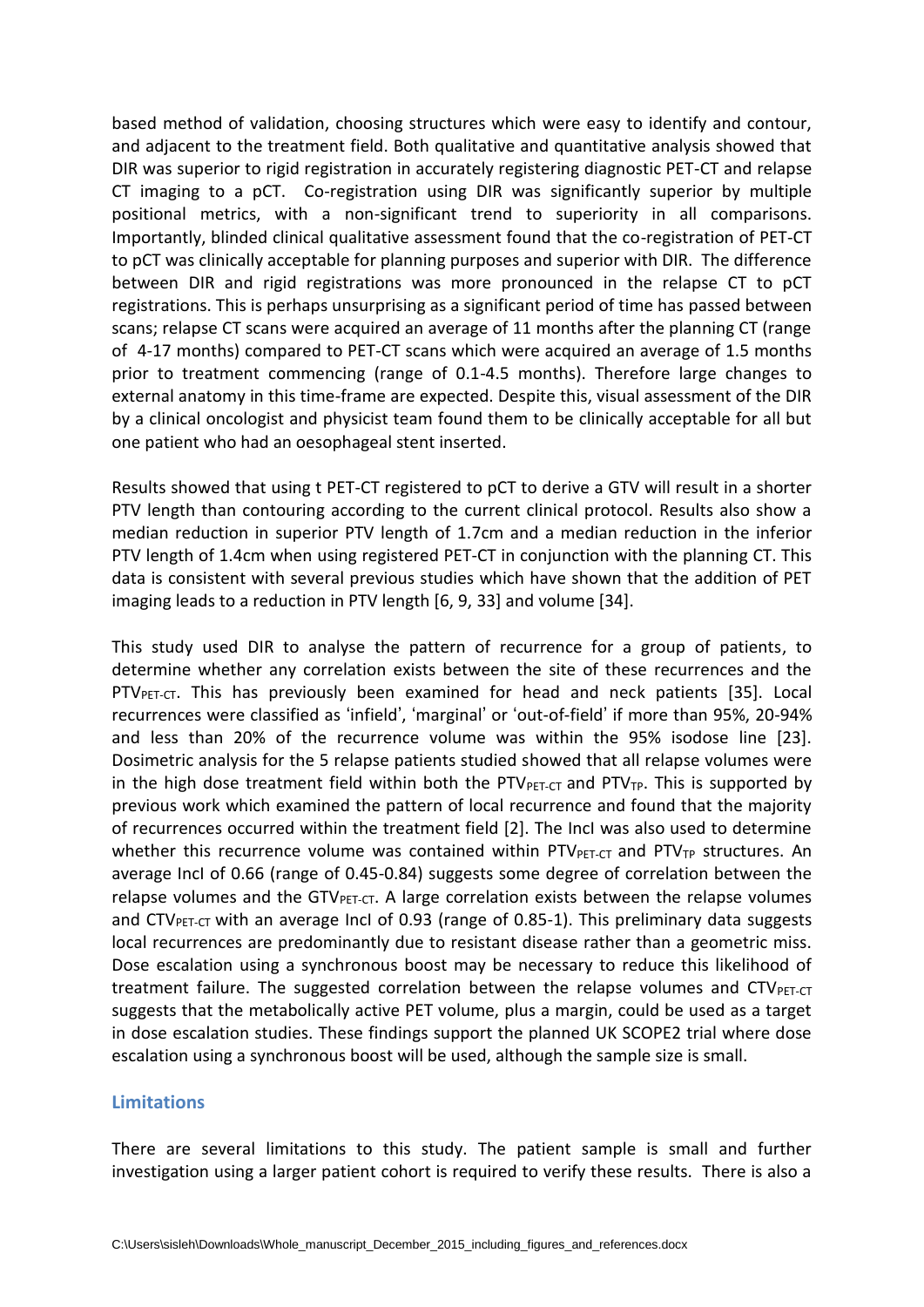lack of a validated method of GTV delineation using PET-CT, including the optimum SUV maximum threshold for delineating the metabolically active volume on the PET-CT [10-13]. A prior study focusing on cervical cancer showed that the minimum threshold representing tumour volume was 40% of maximum SUV with values less than this included additional background uptake [36]. An additional study reported that values of greater than 80% SUV max should be avoided as tumour volumes are small and the partial volume effect is pronounced [37]. Consequently, this study uses a pragmatically determined value of 50% of maximum SUV thresholding. This reflects a compromise between the two and the cut off used by diagnostic PET radiologists when reporting on the length of the tumour. Therefore 50% of maximum SUV represented current clinical practice.

This study has shown, through both quantitative and qualitative analysis, that DIR allows more accurate image co-registration than rigid registration for both PET-CT and relapse CT to pCT registration. However, the time interval between the pCT and PET-CT and, in particular, the relapse CT, means that significant changes to patient anatomy (e.g. weight loss) and tumour volume may have occurred. This can result in inaccuracies in the image coregistration. This was observed for one patient where an oesophageal stent had been inserted prior to acquisition of the relapse CT. A detailed check of image registration should be carried out prior to the transfer of PET-CT and relapse volumes to the pCT. This time interval is of critical importance in deciding whether it is appropriate to use a diagnostic PET-CT in the radiotherapy planning process; the potential for tumour progression in the intervening period needs to be considered.

# **CONCLUSION**

DIR is superior to rigid registration and represents a feasible and practical approach for integrating PET-CT imaging to the treatment planning process for oesophageal radiotherapy. Using DIR to examine the pattern of relapse is a valuable tool in assessing the quality of radiotherapy treatment. It enables comparison of relapse CT data with pCT data to determine whether current target delineation is appropriate. Analysis of the pattern of local recurrence for five patients suggests geometric miss of the volume due to the initial treatment planning was unlikely, and treatment intensification using a synchronous boost could have clinical benefits; a metabolic, biological tumour volume derived from the PET-CT represents a potential target.

# **References**

1. Cancer Research UK, One-, five- and ten-year survival for oesophageal cancer [*http://www.cancerresearchuk.org/health-professional/cancer-statistics/statistics-bycancer-type/oesophageal-cancer/survival#heading-Zero*] Accessed November 2015

2. Button MR, Morgan CA, Croydon ES, Roberts SA & Crosby TDL. Study to determine adequate margins in radiotherapy planning for esophageal carcinoma by detailing patterns of recurrence after definitive chemoradiotherapy. *Int J Radiat Oncol Biol Phys* 2009; 73(3): 818-823.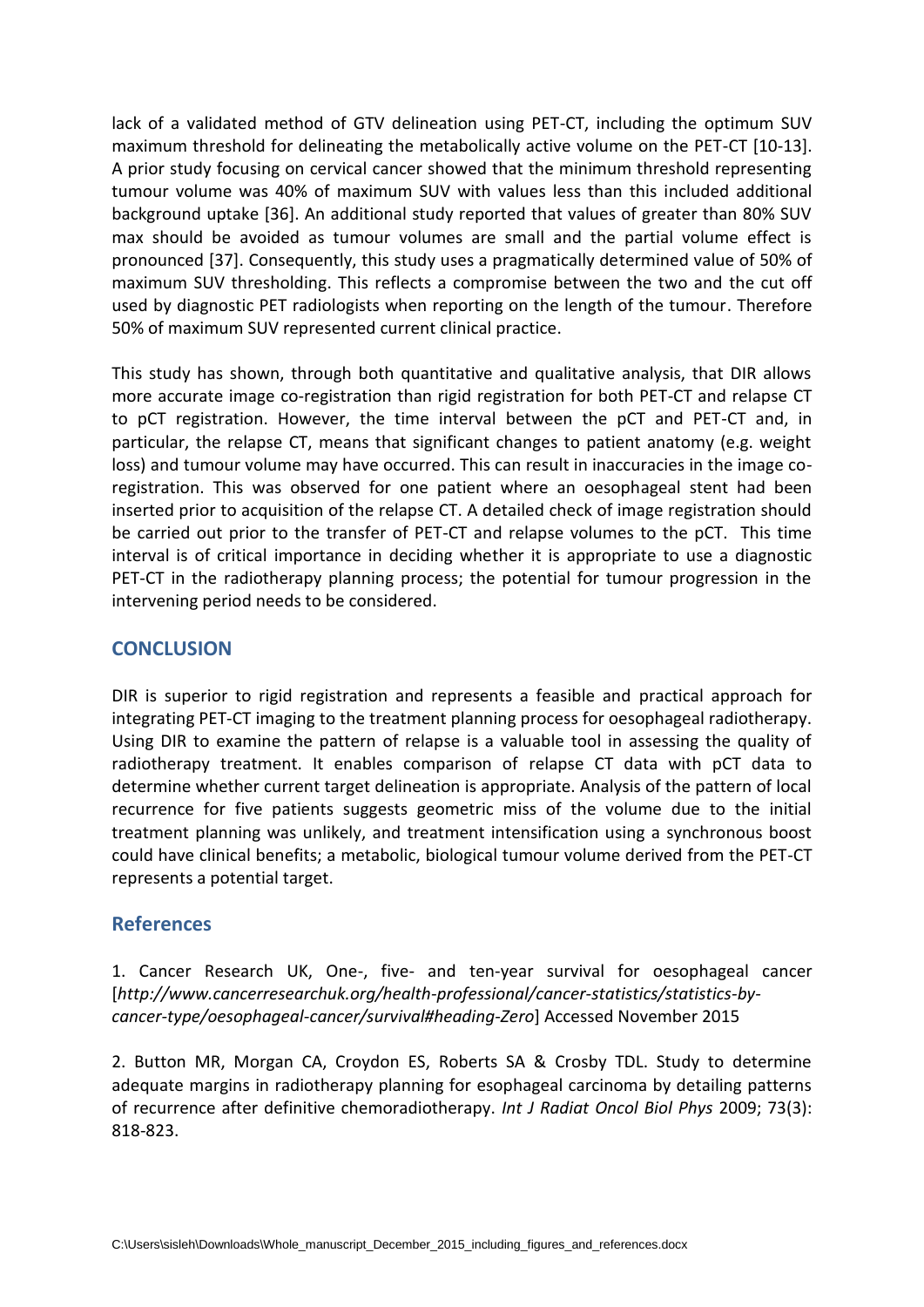3. Muijs CT, Beukema JC, Woutersen D, Mul VE, Berveling MJ, Pruim J et al. Clinical validation of FDG-PET/CT in the radiation treatment planning for patients with oesophageal cancer. *Radiother Oncol* 2014; 113: 188-192

4. Muijs C, Smit J, Karrenbeld A, Beuhema J, Mul V, van Damn G, et al. Residual Tumor After Neoadjuvant Chemoradiation Outside the Radiation Therapy Target Volume: A New Prognostic Factor for Survival in Esophageal Cancer*. Int J Radiat Oncol Biol Phys* 2014; 88(4): 845-852

5. Muijs CT, Beukema JC, Pruim J, Mul VE, Groen H, Plukker JT et al. A systematic review on the role of FDG-PET-CT in tumour delineation and radiotherapy planning in patients with esophageal cancer. *Radiat Oncol* 2010; 97: 165-171.

6. Konski A., Doss M., Milestone B., Haluszka O., Hanlon A., Freedman G et al. The integration of 18-Fluoro-deoxy-glucose position emission tomography and endoscopic ultrasound in the treatment planning process for esophageal carcinoma. *Int J Radiat Oncol Biol Phys* 2005; 61(4): 1123-1128.

7. Song SY, Kim JH, Ryu JS, Lee GH, Kim SB, Park SI et al. FDG-PET in the prediction of pathologic response after neoadjuvant chemoradiotherapy in locally advanced, resectable esophageal cancer. *Int J Radiat Oncol Biol Phys* 2005; 63(4): 1053-1059.

8. Roedl JB, Colen RR, Holalkere NS, Fischman AJ, Choi NC and Blake MA. Adenocarcinomas of the esophagus: Response to chemoradiotherapy is associated with decrease of metabolic tumor volume as measured on PET-CT. Comparison to histopathologic and clinical response evaluation. *Radiother Oncol* 2009; 89: 278-286.

9. Muijs CT, Schreurs LM, Busz DM, Beukema JC, van der Borden AJ, Pruim J et al. Consequences of additional use of PET information for target volume delineation and radiotherapy dose distribution for esophageal cancer. *Radiot Oncol* 2009; 93: 447-453.

10. Jayachandran P, Reetesh KP, Quon A, Graves E, Krakow TE, La T et al. Postchemoradiotherapy Positron Emission Tomography predicts pathologic response and survival in patients with esophageal cancer. *Int J Radiat Oncol Biol Phys* 2012; 84(2): 471- 477.

11. Zhong X, Yu J, Zhang B, Mu D, Zhang W, Li D et al. Using 18F-Fluorodeoxyglucose Positron Emission Tomography to Estimate the Length of Gross Tumor in Patients with Squamous Cell Carcinoma of the Esophagus. *Int J Radiat Oncol Biol Phys* 2009; 73(1): 136- 141

12. Vali FS, Nagda S, Hall W, Sinacore J, Gao M, Lee SH et al. Comparison of Standardised Uptake Value-Based Positron Emission Tomography and Computed Tomography Target Volumes in Esophageal Cancer Patients undergoing Radiotherapy. *Int J Radiat Oncol Biol Phys* 2010; 78(4): 1057-1063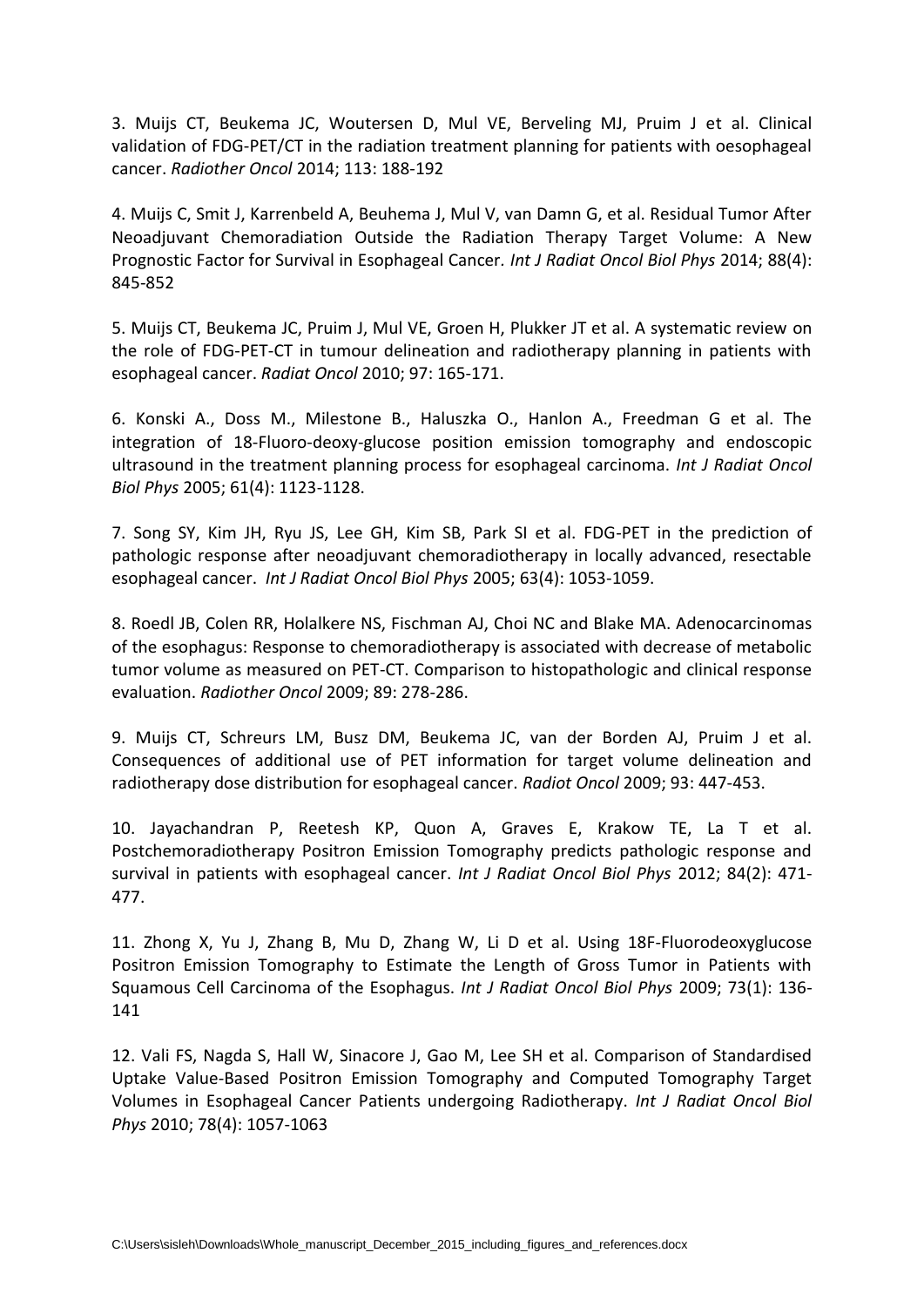13. Seol KH & Lee JE. PET/CT planning during chemoradiotherapy for esophageal cancer. *Radiat Oncol* 2014; 32(1): 31-42

14. Lu W, Olivera GH, Chen Q, Ruchala KJ, Haimerl J, Meeks SL et al. Deformable registration of the planning image (kVCT) and daily images (MVCT) for adaptive radiation therapy. *Phys Med Biol* 2006; 51: 4357-4374.

15. Elstrom UV, Wysocka BA, Muren LP, Petersen JBB & Grau C. Daily kV cone-beam CT and deformable image registration as a method for studying dosimetric consequences of anatomic changes in adaptive IMRT of head and neck cancer. *Acta Oncol* 2010; 49: 1101- 1108.

16. Olteanu LAM, Madani I, De Neve W, Vercauteren T & De Gersem W. Evaluation of deformable image coregistration in adaptive dose painting by numbers for head and neck cancer. *Int J Radiat Oncol Biol Phys* 2012; 83(2): 693-703

17. Anders LC, Stieler F, Siebenlist K, Schafer J, Lohr F & Wenz F. Performance of an atlasbased autosegmentation software for delineation of target volumes for radiotherapy of breast and anorectal cancer. *Radiother Oncol* 2012; 102: 68-73.

18. Speight R, Karakaya E, Prestwich R, Sen M, Lindsay R, Harding R et al. Evaluation of atlas based auto-segmentation for head and neck target volume delineation in adaptive/replan IMRT. *Journal of Physics: Conference Series* 2014; 489 (1) 012060.

19. Lee C, Langen KM, Lu W, Haimerl J, Schnarr E, Ruchala KJ et al. Assessment of parotid gland dose changes during head and neck cancer radiotherapy using daily megavoltage computed tomography and deformable image registration. *Int J Radiat Oncol Biol Phys* 2008; 71(5): 1563-1571.

20. Hardcastle N, van Elmpt W, De Ruysscher D, Bzdusek K & Tome WA. Accuracy of deformable image registration for contour propagation in adaptive lung radiotherapy. *Radiat Oncol* 2013; 8:243-250.

21. Hardcastle N, Tome WA, Cannon DM, Brouwer CL, Witterndorp PWH, Dogan N et al. A multi-institution evaluation of deformable image registration algorithms for automatic organ delineation in adaptive head and neck radiotherapy. *Radiat Oncol* 2012; 7: 90-6

22. Dawson LA, Anzai YA, Marsh L, Martel ML, Paulino A, Ship JA et al. Patterns of localregional recurrence following parotid-sparing conformal and segmental intensity-modulated radiotherapy for head and neck cancer. *Int J Radiat Oncol Biol Phys* 2000; 46(5): 1117-1126

23. Oksuz DC, Prestwich RJ, Carey B, Wilson S, Senocak M, Choudhury A, Dyker K et al. Recurrence patterns of locally advanced head and neck squamous cell carcinoma after 3D conformal (chemo-)radiotherapy. *Radiat Oncol* 2011; 6:54-64

24. Bayman E, Prestwich RJD, Speight R, Aspin L, Garratt, Wilson S et al. Patterns of failure after intensity-modulated radiotherapy in head and neck squamous cell carcinoma using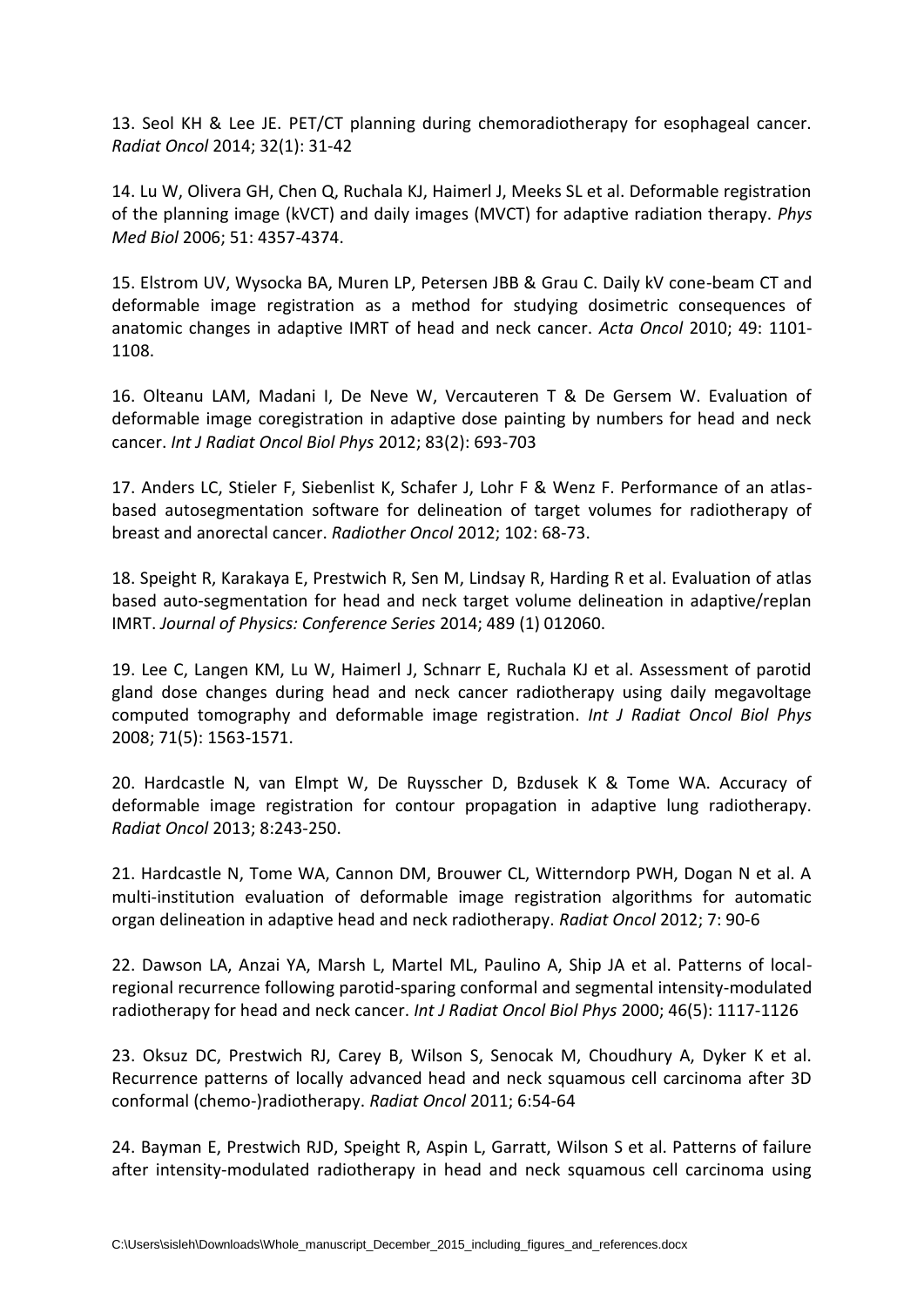compartmental clinical target volume delineation. *Clin Oncol (R Coll Radiol)* 2014; 26(10): 636-642

25. Crosby T, Hurt CN, Falk S, Gollins S, Mukherjee S, Staffurth J et al. Chemoradiotherapy with or without cetuximab in patients with oesophageal cancer (SCOPE1): a multicentre, phase 2/3 randomised trial. *Lancet Oncol* 2013; 14: 627-637

26. Larrue A, van Elmpt W, Kaster F, Kadir T & Gooding M. Evaluation of deformable registration for correcting respiratory motion in 4DCT lung images. *Med Phys* 2014; 41: 196.

27. Barber TW, Duong CP, Leong T, Bressel M, Crummond EG & Hicks RJ. 18F-FDG PET/CT has a high impact of patient management and provides powerful prognostic stratification in the primary staging of esophageal cancer: a prospective study with mature survival data. *J Nucl Med* 2012; 53(6) 865-871.

28. Flamen P, Lerut A, van Cutsem E, De Wever W, Peeters M, Stroobants S et al. Utility of positron emission tomography for the staging of patients with potentially operable oesophageal carcinoma. *J Clin Oncol* 2000; 18(18): 3202-3210.

29. Duong CP, Demitriou H, Weih L, Thompson A, Williams D, Robert JS et al. Significant clinical impact of prognostic stratification provided by FDG-PET in the staging of esophageal cancer. *Eur J Nucl Med Mol Imaging* 2008; 35:2320-2333.

30. Lordick F, Ott K, Krause BJ. PET to assess early metabolic response and to guide treatment of adenocarcinoma of the oesophagogastric junction: the MUNICON phase II trial. *Lancet Oncol* 2007; 8: 797-805.

31. Rigaud B, Simon A, Castelli J, Gobeli M, Arango JO, Cazoulat G et al. Evaluation of deformable image registration methods for dose monitoring in head and neck radiotherapy. BioMed Research International 2015; Vol. 2015: Article ID 7262682015

32. Mohammed ASR, Ruangskul M, Awan MJ, Baron CA, Kalpathy-Cramer J, Castillo R et al. Quality assurance assessment of diagnostic and radiation therapy-simulation CT image registration for head and neck radiation therapy: anatomic region of interest-based comparison of rigid and deformable algorithms. Radiology 2015; 274(3): 752-763

33. Leong T, Everitt C, Yuen K, Condron S, Hui A, Ngan SYK et al. A prospective study to evaluate the impact of FDG-PET on CT-based radiotherapy treatment planning for oesophageal cancer. *Radiother Oncol* 2006; 78: 254-261

34. Moureau-Zabotto L, Touboul E., Lerouge D, Deniaud-Alexandre E, Grahek D, Foulquier JN et al. Impact of CT and 18F-Deoxyglucose positron emission tomorgraphy image fusion for conformal radiotherapy in esophageal carcinoma. *Int J Radiat Oncol Biol Phys* 2005; 63(2): 340-345